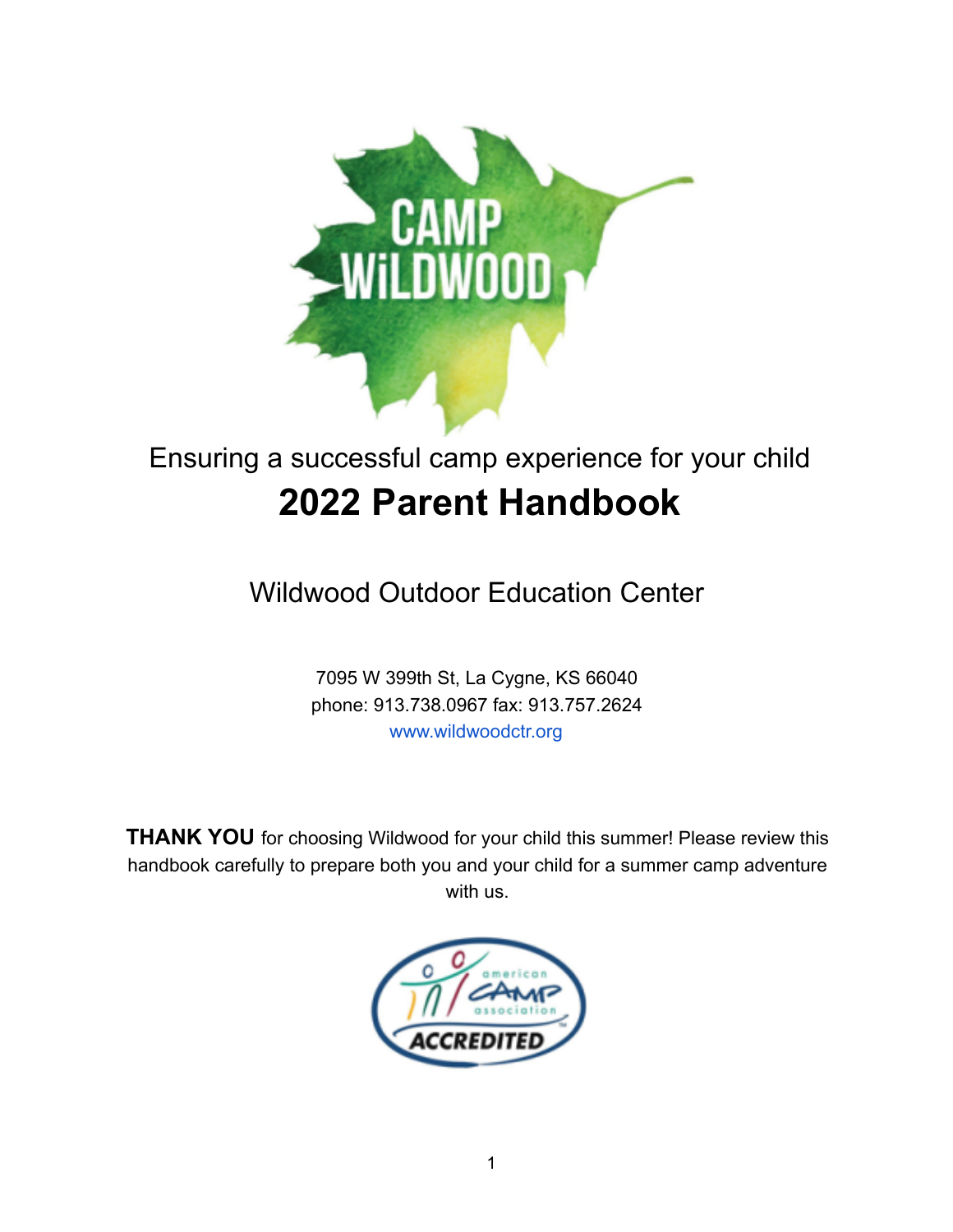# **Wildwood Values:**

Wildwood is where kids grow better outside. We celebrate **learning** and recognize that we are all constantly learning from each other and from nature.

We commit to **stewardship**, living thoughtfully on the land and in community with each other. We use resources wisely.

And, we are committed to equity and **diversity**. Wildwood campers and staff come from many geographic, racial, ethnic and economic backgrounds. We reduce barriers to participation so children have equal access to our programs. We create space that is safe for all. We intentionally design our program so all staff and campers can be their best and whole self at Wildwood.

Wildwood continues to proudly serve our mission of providing children with experiences of living and learning in the outdoors from our beautiful 150 acre camp facility composed of forests, meadows, streams and ponds. We have done so since our founding in 1980. We thank you for sharing a part of your summer with us!

**Benefits from Camp** Parents love Wildwood because kids get outside and stay engaged in learning over the summer. Campers benefit from new friends and feelings of connectedness. They also get a boost in problem solving confidence and teamwork experience. Our goal is to give kids the tools they need for healthy habits and bright futures!

## **Welcome Home!**

We have missed paddling in the pond with you, and roasting s'mores. We are thrilled to be a part of your summer fun again this summer. Wildwood has few exciting additions to camp since campers last sang "Purple Stew" around a campfire.

- New Mattresses in the cabins!
- New space for arts & crafts!
- Camp Library has new books and a new way to enjoy them.
- New Camp Software
- TEXTING now available 913-738-9067
- And a New Camp Director!

Wildwood is also working with the local, state and federal health departments to ensure safety for the campers and staff while at camp. This means that camp programs will be run differently than before, much like most things have changed in our lives. As guidelines are constantly changing we are keeping families up to date on our COVID-19 plans through this dedicated web page: https://wildwoodctr.org/covid-19-information/. Please check that web page frequently for all of our current plans to mitigate risk of COVID-19.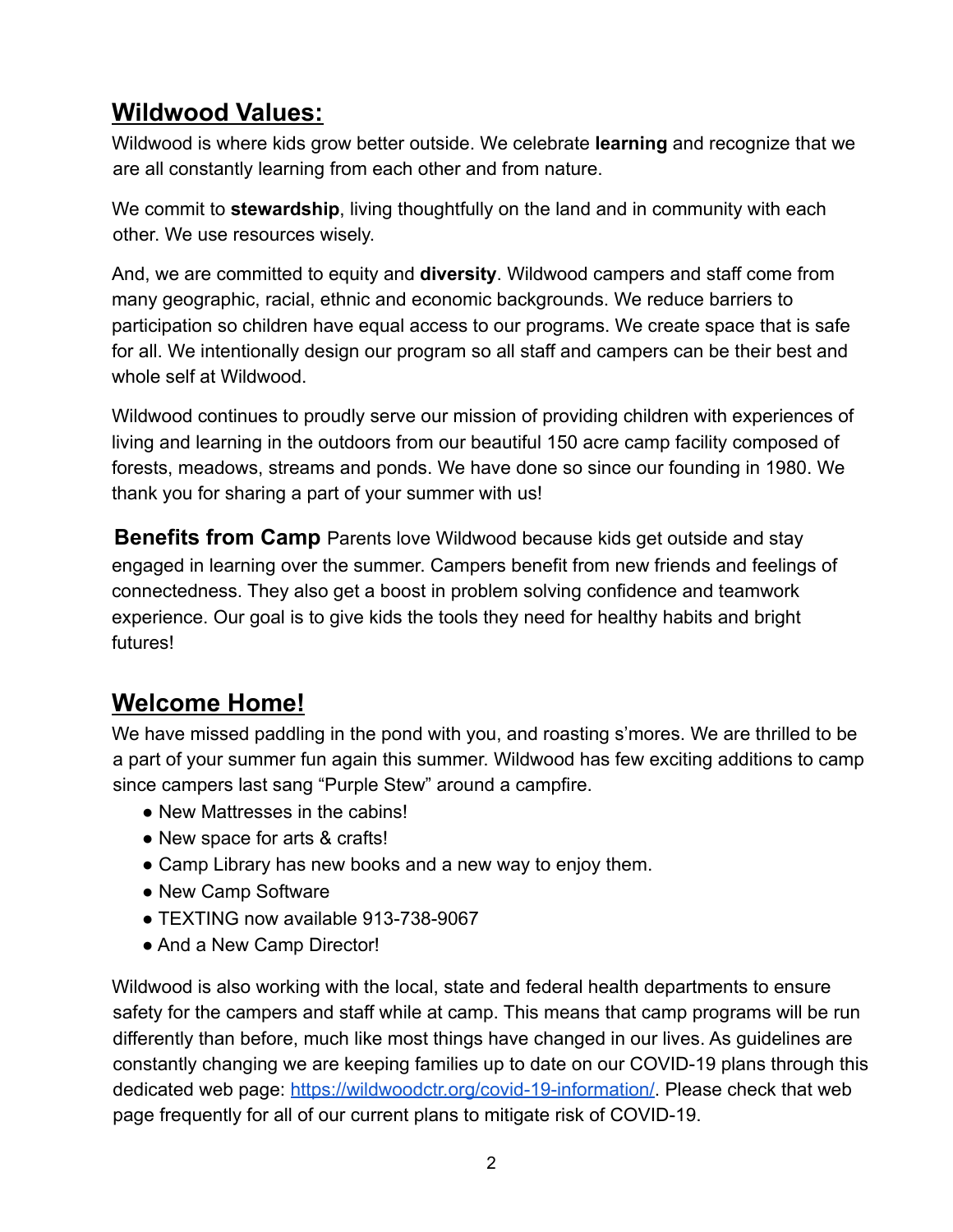# **Prior to Arrival at Camp**

- 1. If you have this handbook, **your camper's completed registration form should already be on file** with Wildwood. If it is not, please visit https://wildwoodctr.org/campers/ to register for your desired camp session.
- 2. **Full payment of your camper's tuition is expected two (2) weeks prior to your camper's arrival at camp.** Payments may be made online using the registration site or by cash, check, money order by contacting the office. Experiencing economic hardship? Please contact our office at 913-738-9067 to discuss scholarship and payment options.
- 3. A couple of weeks before the start of your camp week, **all families will receive a call from a Wildwood staff member** to go over updates and answer any questions. This is also the time to give us any changes to medication, updates on expectations due to COVID-19 protocols, and information that will be helpful for us to know about your camper.

**Bus transportation.** When registering your camper, you may choose bus transportation or parent drop-off/pickup. Unless we receive written instructions from the custodial parent, the drop-off and pick-up method may not be changed, and the person signing in at drop-off must also pick up the camper.

#### **Bus stops:**

- Independence Center at the intersection of I-70 and I-470, Kansas City, MO: Parent drop off 7:45am Monday, Bus leaves at 8:00am; Parent pick up at 4:15pm Friday
- HyVee, 9400 E 350 Hwy, Raytown, MO: Parent drop off 8:30am Monday, Bus leaves at 8:45am; Parent pick up 4:00pm Friday
- HyVee, 6655 Martway, Mission, KS: Parent drop off 7:45am Monday, Bus leaves at 8:00am; Parent pick up 4:15pm Friday
- Scheels, 6503 W 135th St.,Overland Park, KS: Parent drop off 8:30am Monday, Bus leaves at 8:45am; Parent pick up 4:00pm Friday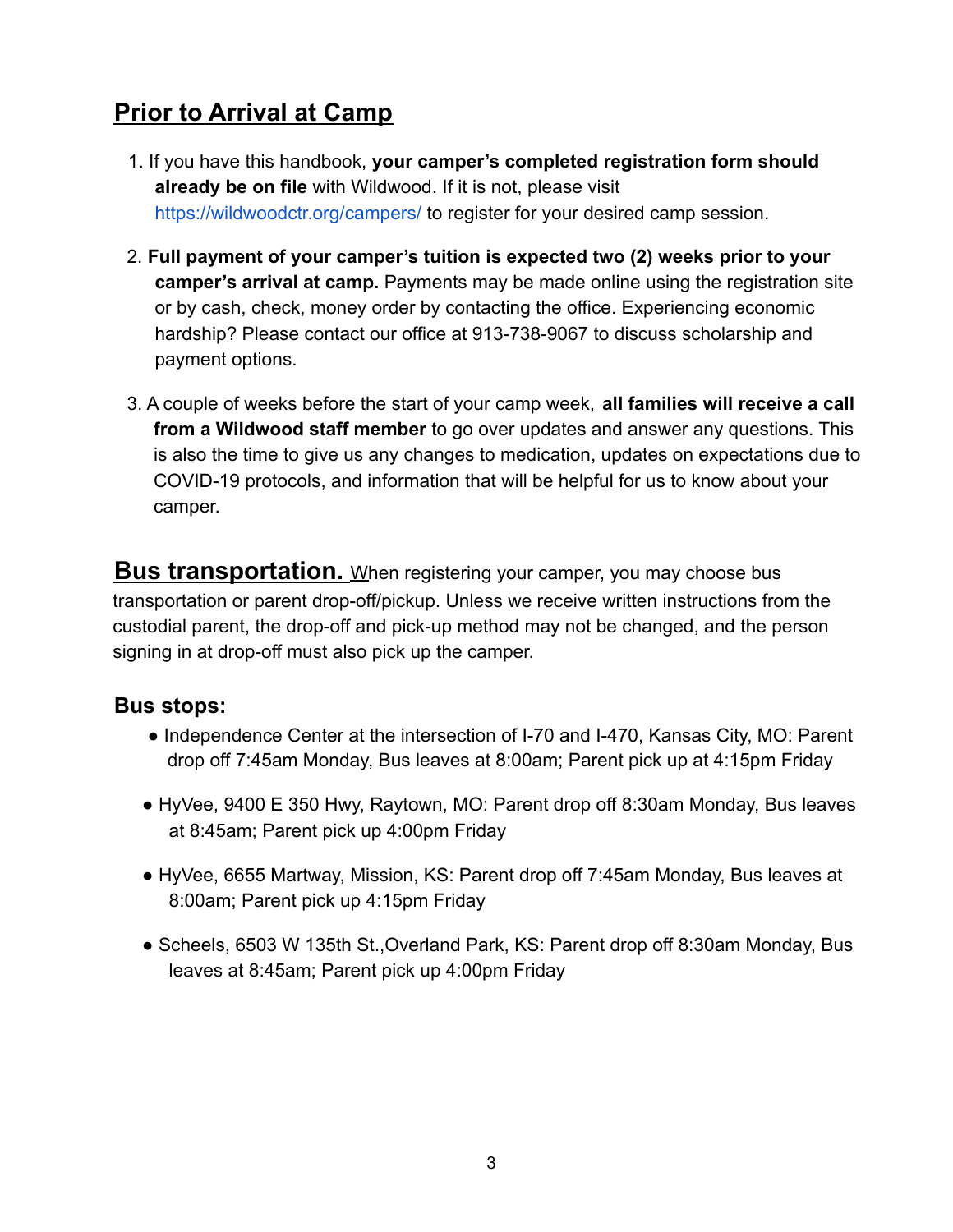# **First Day of Camp - MONDAY**

**Bus Riders:** When arriving at the bus stop, please have all medication in a labeled ziploc bag separate from camper luggage. Please remain in your vehicles with your camper and their luggage. Parents will line up in their vehicles to drop off their camper and luggage. To reduce the risk of unnecessary exposure, please do not bring additional people for dropoff. At the bus stop, a Wildwood staff member will approach the vehicle, take the camper's temperature, and conduct a short questionnaire. Please wear face masks while interacting with the camp staff. Once the camper is cleared for activities, staff will escort the camper to the bus. No parents will get out of their cars.

In an emergency parents will be called to inform them of any changes to bus stops or times. Parents are responsible for supervision of their child until they are signed in and on the bus and after they are signed out from the camp staff at the end of the week. Please share these bus safety rules with your child before riding the bus:

- Stay off the road at all times while waiting for the bus.
- Do not run or horseplay at your bus stop. Be careful when approaching the bus stop.
- Do not move toward the bus until the bus has come to a complete stop and the driver signals that it is safe to walk towards the bus.
- Keep head and hands (entire body) inside the bus at all times.
- Assist in keeping the bus clean. There should be no eating or drinking on the bus.
- Campers may talk quietly. Remember that loud talking, laughing or unnecessary confusion could divert the driver's attention and may result in a serious accident.
- Leave belongings out of aisles and driver's compartment.
- Never tamper with the bus, the emergency door, emergency window exits, or any other equipment.
- Campers should remain in their seats, facing the front of the bus with both shoulders to the back of the seat. (This provides maximum safety in case of an accident or sudden stop.) Campers should never stand at any time while the bus is in motion.
- No smoking or possession of any type of tobacco products, lighters, or matches is allowed on the bus.
- In case of a road emergency, remain in the bus and follow the driver's directions.
- Campers are to follow all directives of the driver upon the first request.

**Parent drop off at camp:** If your camper is not riding the bus, please arrive at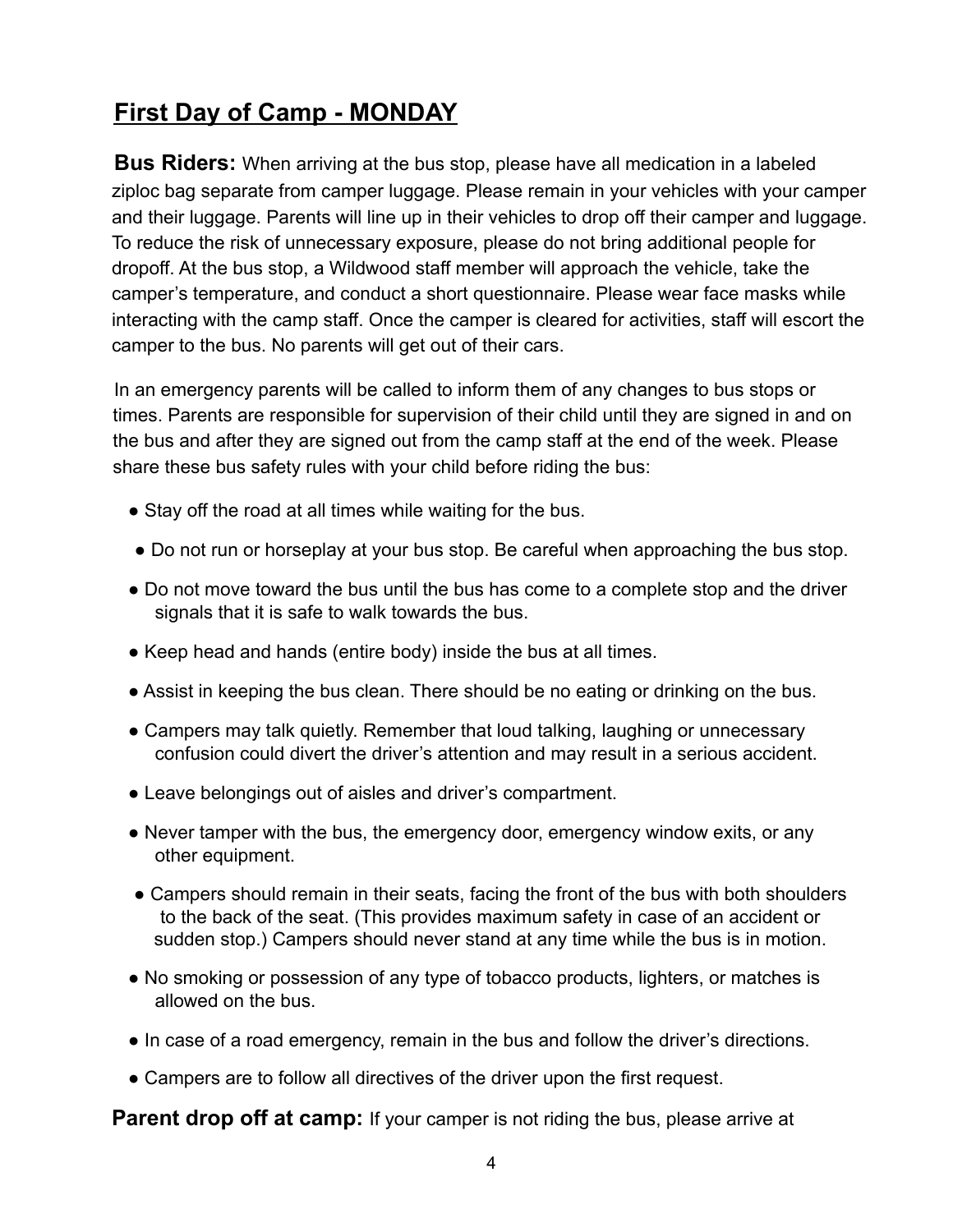Wildwood for check in from **9:30am-10:30am**. Our address is 7095 W 399th St, La Cygne, KS 66040.

When arriving, please have all medication in a labeled ziploc bag separate from camper luggage. Please remain in your vehicles with your camper and their luggage. Parents will line up in their vehicles to drop off their camper and luggage. Please wear face masks while interacting with the camp staff.

A Wildwood staff member will approach the vehicle, take the camper's temperature, and conduct a short questionnaire. Once the camper is cleared for activities, staff will escort the camper to their cabin leader. No parents will get out of their cars. To reduce the risk of unnecessary exposure, please do not bring additional people for dropoff. Pets are not permitted on Wildwood property. Please leave them at home.

**All Campers:** If your child is unable to attend camp, **please contact us as soon as you are able**. After check in is completed, we will call the families of any campers who are absent to verify if they are coming for the session.

**Health Check.** Campers will receive a health check on their first day. We will check for any campers with a temperature over 100 degrees and for lice. If these are found on your camper we will contact you to determine next steps.

**T-Shirts** T-shirts purchased online will be given to the camper to take home on the last day of camp.

## **Closing day - FRIDAY**

Bus riders will return to the bus stop where they were picked up, according to the schedule on page 3. Please remain in your vehicle and a staff member will bring your camper and their luggage to you.

Picking up at camp: Pick up for non-bus riders is at **4:00pm- 5:00pm.** Please remain in your vehicle and line up as at check-in. A staff member will bring your camper and their luggage to you.

**Camp Life** A session at Camp Wildwood increases kids' feelings of connection to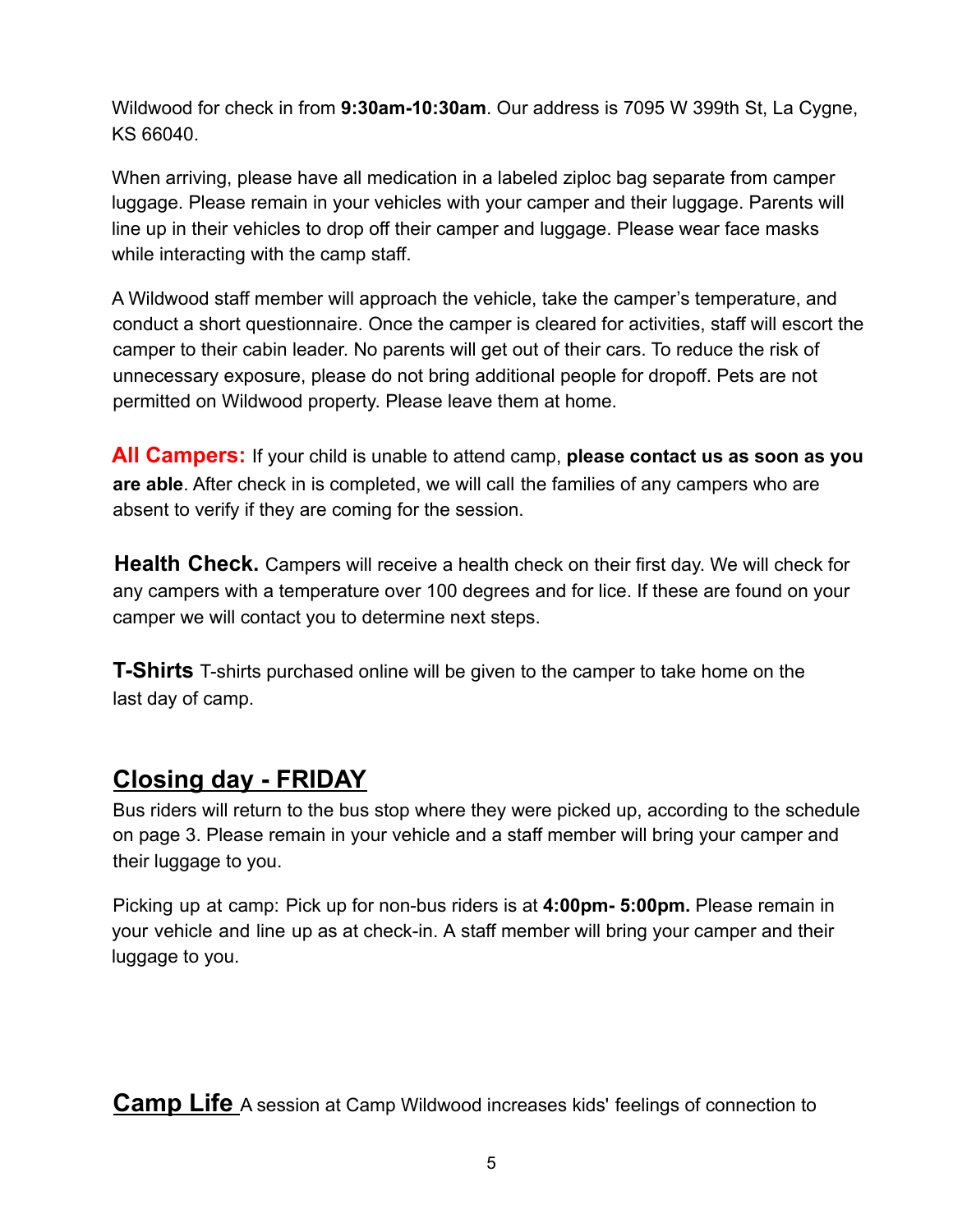others, affinity for nature, interest in exploration, problem -solving confidence, teamwork and friendship skills!

All campers will create schedules with their cabin group by choosing which activities they would like to sign up for each day. Some of our most popular and unique activities include working as a team on the **Low Ropes** course, engaging in **STEM exploration** activities, and building **bio-inspired designs** in the Makerspace. We also offer **swimming, fishing, basketball, archery, kayaking, art, reading, improv, survival hikes, campfires, gardening and field games.** The activities are endless, and the camp staff enjoy coming up with new activities throughout the summer.

**Swimming Skills Checks** Wildwood welcomes campers with all swimming abilities and recognizes that each camper will arrive at camp with a different level of skill. Throughout the week Wildwood will offer opportunities for campers to practice and develop their abilities as swimmers. Swim checks will be scheduled on the first full day and each camper will participate in a swim check with their cabin group.

**Lodging** Campers stay in modern cabins that have bunk beds, showers and bathrooms. The cabins have electricity and air conditioning. Campers stay with other campers their age and several camp counselors.

**Cabin mate request policy** We will attempt to accommodate cabin mate requests but they are not guaranteed. Campers may request one cabin mate; cabin mates must request each other and be within two years of age of all campers in their cabin in order to keep cabin activities age appropriate. If you did not state your cabin mate request on your registration form, please call us at least two weeks prior to your camper's check in day.

**Food Service** Wildwood meals are served by camp staff and include lots of healthy, kid friendly food and plenty of options. Food options are always available for kids who are vegetarian, lactose intolerant or who have food allergies. Please let us know about all special dietary needs on your child's health history form. Camp may not be able to accommodate strict Kosher or other extreme diets.

**Updates from Campers** We will update our Facebook page (Wildwood Outdoor Education Center) throughout the week to keep parents up to date on camp activities.

**Visitors** Our Wildwood Summer Camp program is designed to foster independence and personal growth. An integral part in achieving this in our campers is the extended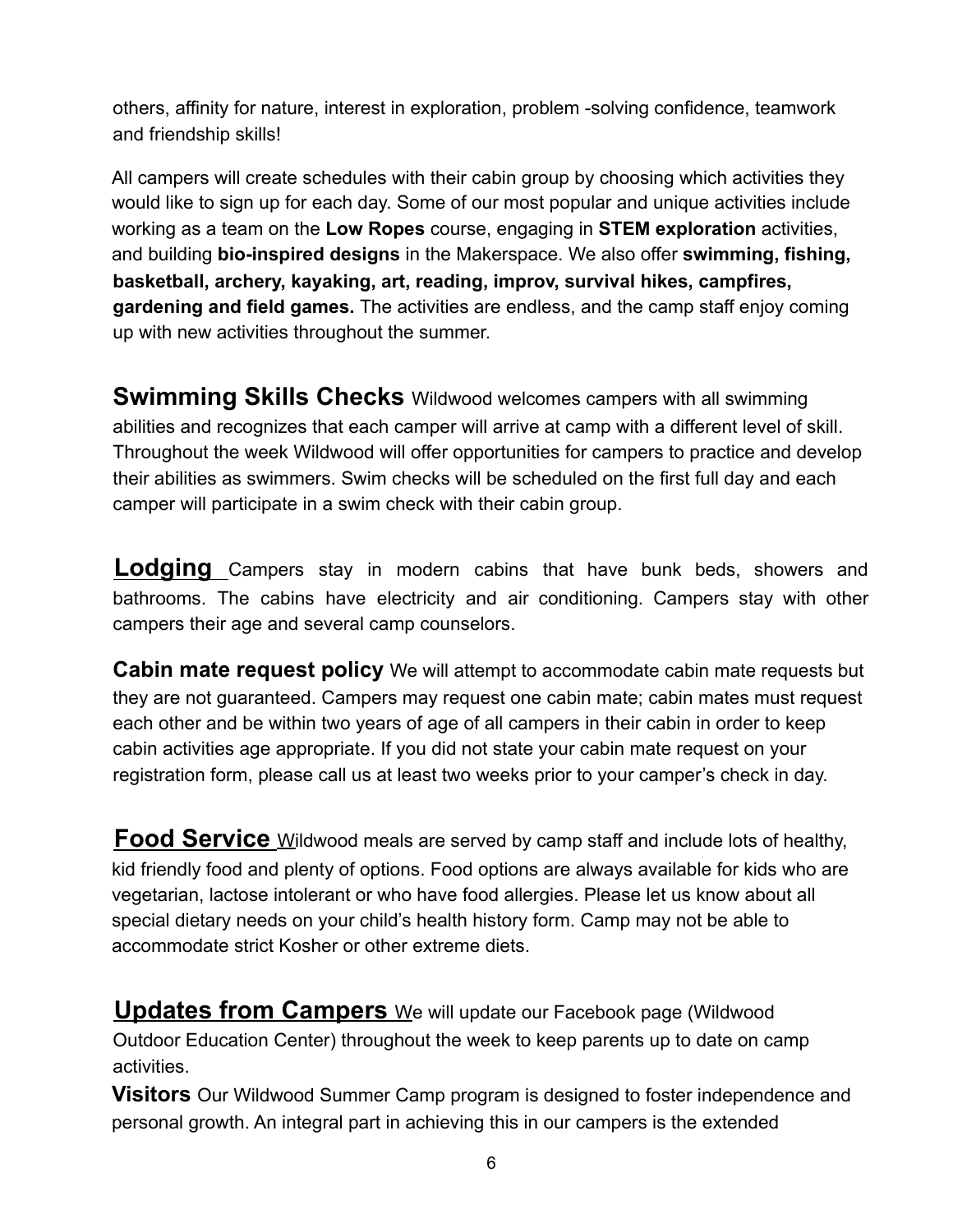experience away from home. In order to keep our facility as safe as possible, unannounced visitors are not allowed onto camp property. Parent visits are discouraged as they tend to disrupt the activity schedule, pull staff away from their duties working with the campers, and cause the campers to think "something must be wrong because my parents are here." We encourage correspondence with campers through letters, postcards and email.

**Care Packages/ Mail** Mail is delivered by rural carrier to and from Wildwood Monday through Saturday. Please plan on **at least 3 business days** for your letter to arrive at Wildwood (you probably should mail your letter before your child leaves home!) Campers look forward to receiving mail at camp, so we encourage you to write to your child often. We will also encourage your child to write you back! Mail is distributed each afternoon. To write your child via US mail, please use the following format:

Your child's name Wildwood Outdoor Education Center 7095 W. 399th St. La Cygne, KS 66040

Because we serve such wonderful food here at Wildwood, your child will probably be way too full to enjoy any additional candies or snacks. We don't allow snacks or any food in our cabins anyway as they attract critters like raccoons and mice! If you do want to send a "care package", include only non-food items.

**Email** If you'd like to email your camper while they are at Wildwood please send it to: camper@wildwoodctr.org. Put your camper's name in the subject line of the email. Emails are printed at least once a day by 6:30pm; if sending after 6:30pm your child will receive it the next day. To keep our printing costs down, please do not add photos or colored pictures to the emails. **Campers will not have access to a computer to respond to messages.**

**Telephone Calls** Our staff is available to answer phone calls from parents while their child is at camp. If you call, expect to speak with a staff member who will check in with your camper's group leader; one of those individuals will return your call with an update on how your child is doing. Asking to speak directly to your camper can instill feelings of homesickness that weren't there before the call. That feeling can spread to other campers and disrupt what was a happy, calm cabin group! Be assured, we will contact you immediately if there is any cause for concern about your child's well-being.

#### **Lost and Found Policy**

In response to the COVID-19 pandemic, Wildwood is limiting items held in lost and found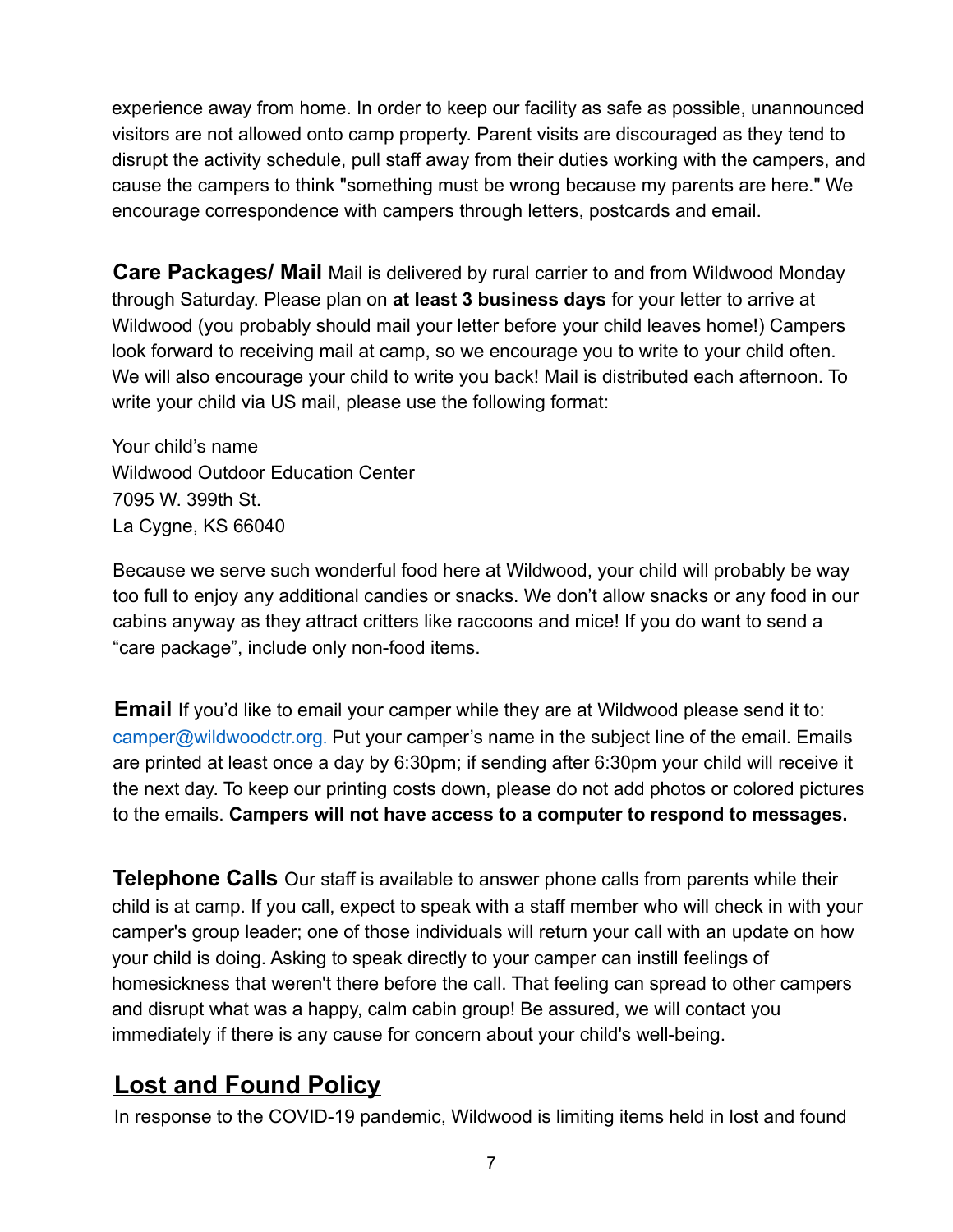after each camp session ends. We want to be mindful of safe storage space and how to prevent exposure of staff and campers from potentially contaminated items, week to week.

As such, camp will only hold the following specific list of items:

- a. Jackets / Sweatshirts
- b. Sleeping Bags, Blankets, Pillows
- c. Prescription glasses, durable medical equipment, prescription medication
- d. Shoes (not water shoes or sandals)
- e. Backpacks

Camp will keep these items for no longer than 30 days from the end of the session. After this time, these items will be donated or thrown away. Please note that these items will be held at the discretion of camp staff. Items that are soiled, damaged, or otherwise deemed not able to be safely stored will be disposed of.

Daily cabin cleanup helps campers maintain their belongings and helps staff identify misplaced items during the camp session. **We highly encourage parents to label all items with their camper's name** to help our staff identify items during the camp session. Many items look similar and it can be confusing for both staff and campers.

As a reminder, please do not send your camper with anything that is highly valuable or irreplaceable. Things like jewelry or favorite stuffed animals can be easily lost or damaged. Electronics, including phones, are not permitted at camp. **Phones may not be used at camp and will be confiscated** and returned to families at the end of the session. Camp is not responsible for any lost, damaged, or stolen items – including confiscated phones.

After the camp session ends, if one of the listed items is missing, please contact Wildwood at the following address to arrange a pickup of your items: [kevin@wildwoodctr.org](mailto:kevin@wildwoodctr.org)

**Severe Weather Procedures** Our camp staff is well trained on procedures for severe weather. With training through frequent drills, the staff is directed to focus their attention on keeping kids calm and safe. Many times, calls to the camp during severe weather situations are routed to the camp's voicemail as the staff are with campers. The leadership team will return your calls as soon as possible when they are safely able to do so.

Wildwood has a storm shelter in the central part of the camp and in the cabins across the pond. There is a nearby emergency siren that serves our camp and the local community. **Camp is for the Camper** All programs at Wildwood offer opportunities to learn and have fun. It is our sincere desire to offer a day full of nature study, outdoor skills, recreation, art while also recognizing the special interests of each of our campers. Our staff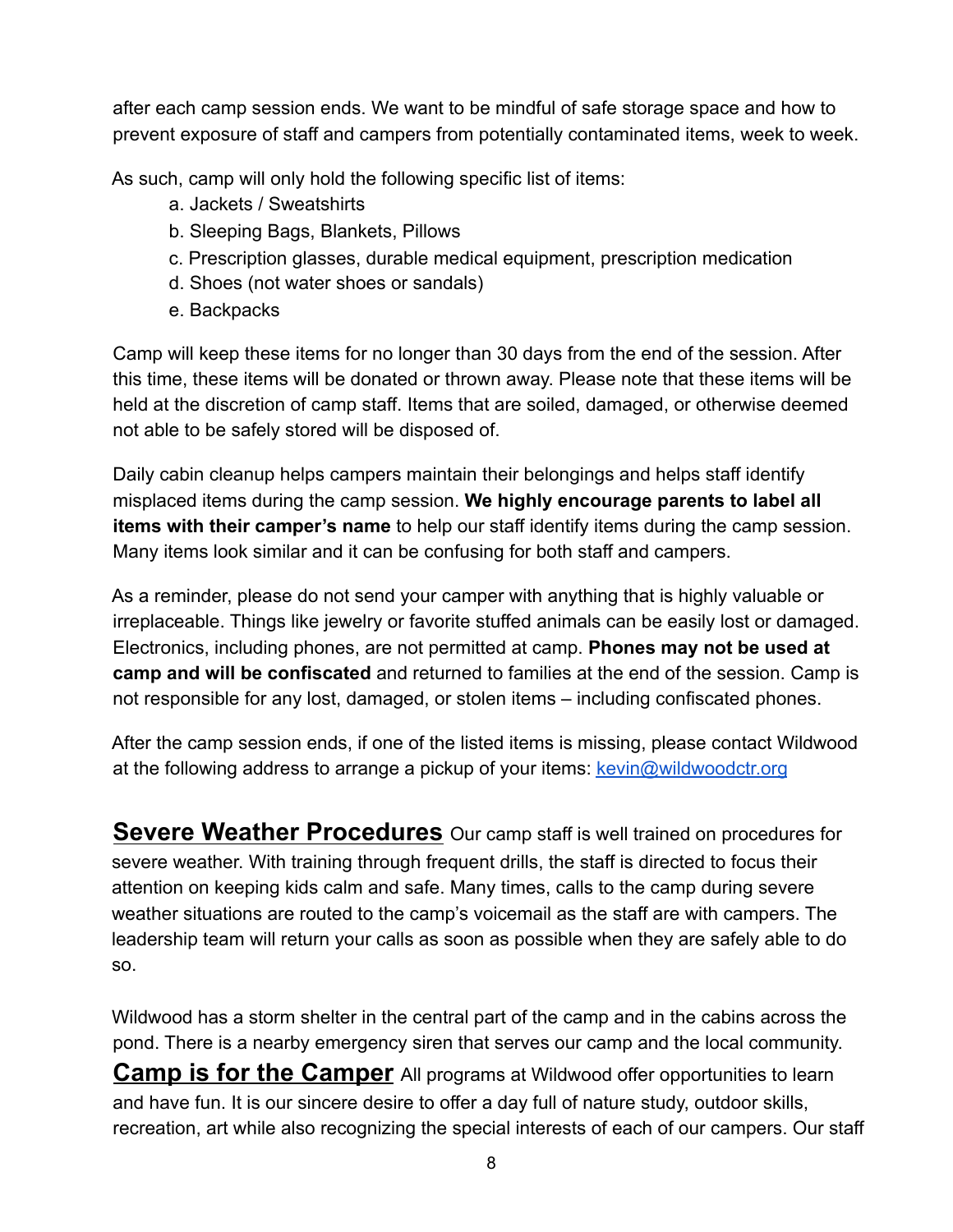bring a variety of skills and talents to share with every camper and every camper will participate in structured cabin activities.

We know that you put great trust in us in order to help your child grow and learn with us at Wildwood and because of this we place immense value on creating the safest camp environment possible. We intensively screen each of our employees and provide each of our employees with extensive training on topics including: child safety, first aid/CPR, childhood development, healthy forms of communication and much more.

**Feelings of Missing Home** Feelings of missing home are very common in children attending summer camp, especially if it is their first time away from home. Leaving home is an integral part of fostering independence in youth so we suggest parents talk with their campers about missing home and the feelings that they may have when they get to camp. We aim to build a sense of community at Wildwood, and while we know we can't replace your home we want the next best thing to be right here! We do NOT suggest making "deals" with your camper if they are feeling anxious about going to camp for the first time (i.e. please do not tell your child "I'll pick you up early if you just try to go!"). This shows campers you don't expect them to succeed.

**Feelings of Missing Your Child** This is normal, too! Parents sending their child away for the first time often miss their children more than they expect. Avoid the temptation to call and check in on your child – although it's OK to do that. Camp staff are vigilant about health care, behavior and homesickness with children. We will let you know if anything is wrong.

**Connected Response** At Wildwood each camper is placed with a camp group with a camp leader. That Camp Leader will work towards building a connection and mutual trust with each camper in their group. When a camper is overwhelmed, or having a tough time at camp the camp leader will use connected-reponses to help that camper. That can include, providing a quiet space to sit together, talking with, teaching coping methods, and working towards a solution together to better support the camper. It can also include calling and talking with a family member to help the camp staff better understand and provide care for the camper.

**Ensuring a successful camp experience** Is your camper still a little unsure about leaving home for a week of summer camp? Please call our office to talk about it. We have staff on site year-round to discuss the positive camp experiences Wildwood provides!

#### **Healthcare Prescriptions/ over the counter medications** All

prescriptions and over the counter medication brought into camp **MUST be in the original container**. This includes all prescription medications, inhalers, vitamins, creams, lotions, aspirins, etc.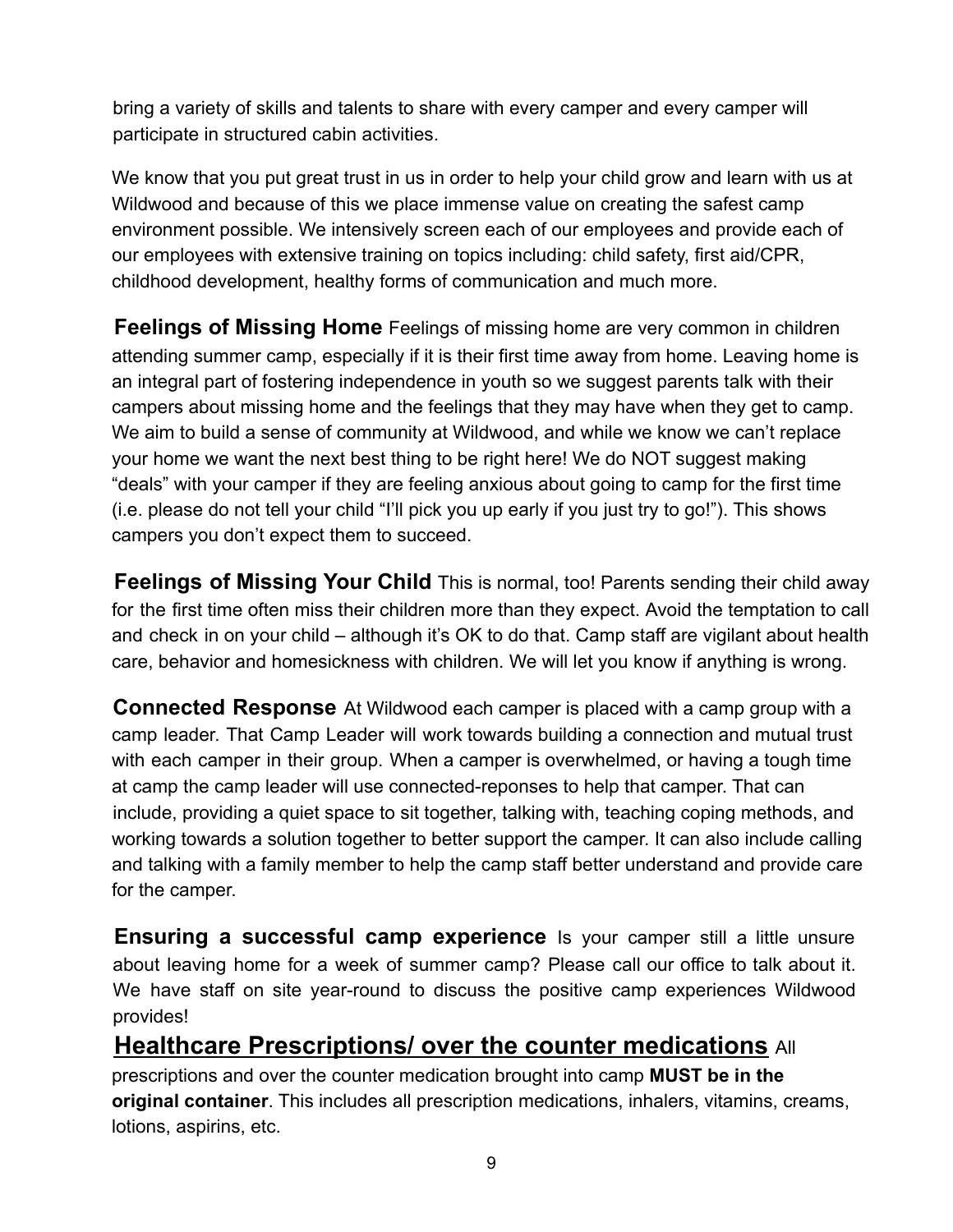- All medication will be turned in to the Health Manager during check-in. The Health Manager will dispense medication at proper times and in the proper amounts.
- If the dosage information on the medication container is not correct, please have written orders signed by the prescribing physician authorizing the revised dosage instruction.
- Please put all medications in a ziploc bag with your child's full name. Because our Health Manager will store all medications in a secure location we ask that you not pack medication or forms in your camper's luggage.
- Parents are encouraged to visit with the camp professional staff about any individual health or medical matter concerning your camper.
- Campers with inhalers or epipens are encouraged to bring a backup of each. Inhalers or epipens will stay with the camper's group at all times and the backup will be kept in the health center.

**Living Outdoors** In recent years Lyme Disease and West Nile Virus have received considerable attention and it is important for Wildwood to inform parents that ticks and mosquitoes are native to the Wildwood environment. Wildwood adheres to recommendations by the Kansas Department of Health & Environment and the Center for Disease Control regarding effective methods of deterring bites (and therefore risk of infection), from mosquitoes and ticks. Parents are recommended to provide insect repellent containing at least 10% DEET and to encourage your child to use insect repellent daily. In the event that a tick is removed from your child by Wildwood staff you will be notified in writing when your child returns home.

**Insurance/ Illness Information** In the event of a serious illness or accident, parents and/or guardians will be notified at once. In the event of a serious illness or accident requiring medical attention we will contact the family to determine if EMS is needed to transport your camper to AdventHealth South at 7820 W. 165th Street, Overland Park, KS. If it is not an emergency, we will contact the family to determine if they wish to come pick up their camper.

Each morning campers and staff will receive a temperature check and will be asked about any new symptoms. Campers and staff will also be educated on early communication if they start feeling sick. If a camper starts to feel ill, they will immediately report to the Health Supervisor. Based on their symptoms, our medical professionals will determine if the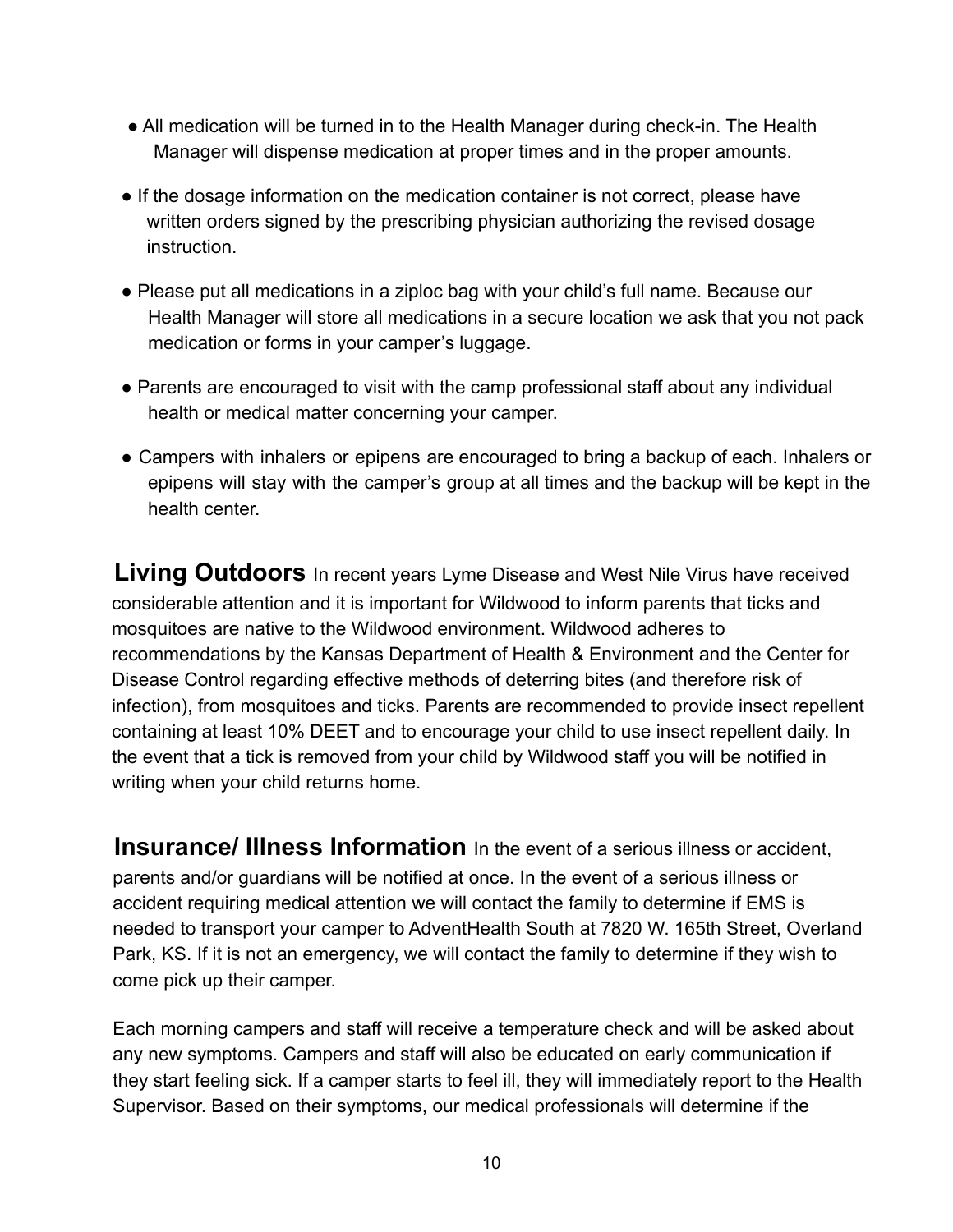camper needs to be isolated or not. Our goal will be to remove campers or staff with COVID-19 symptoms from camp as soon as possible, rather than to isolate them for long periods of time. We will not perform or take campers for testing due to turn-around time for results. Parents will be notified if there was a confirmed COVID-19 case at camp, and the CDC will be involved in contact tracing.

Any medical expenses incurred due to illnesses or injuries at camp are the responsibility of the camper family. Wildwood carries sickness and accident insurance on campers that may cover some out of pocket expenses for covered accidents and illnesses that happen at camp. This is secondary to family insurance. The family's insurance is primary and must be applied first. Remaining out-of-pocket costs may then be submitted to Wildwood's insurance plan for possible payment up to the limit of the Wildwood coverage (currently \$3,000).

**Refund Policies** The total of your camp fee is due two weeks prior to opening day of your camper's session.

- Transfers from one camp session to another are allowed but depend on availability. We ask that you please make your transfer requests at least three weeks prior to your camper's session.
- If you cancel your session 2 weeks or less before the start date of camp or do not show up for camp, you forfeit your deposit as well as any other payments made to Wildwood.
- Cancellations due to illness will be refunded in full. Submit your request in writing with a note from your child's physician.

#### **Who to call?**

With questions about registration, fees and payment, cancellations or refunds: Office Manager, 913-738-9067 ext 706 or shaye@wildwoodctr.org

With questions about staff, camp programs, individual camper needs, or activities: Camp Director, 913-738-9067 ext 703 or Kevin@wildwoodctr.org

#### **Suggested Packing List for Summer Camp at Wildwood**

Please note: We do not provide laundry services to our campers unless it is an emergency. We suggest marking items off as you pack them and sending this list with your camper.